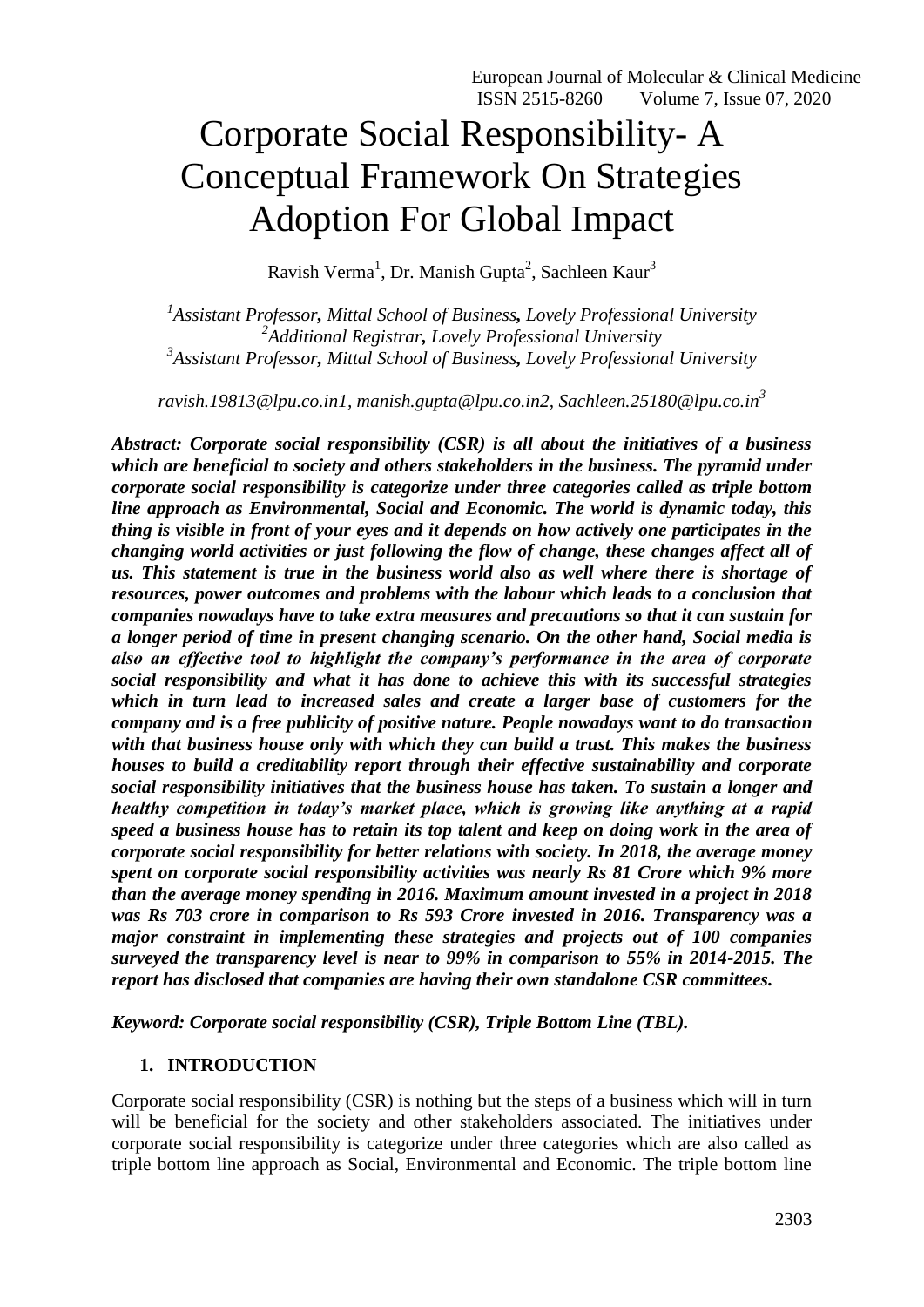approach holds that if a business house focus on monetary aspects only and does not focus on how it is working for the society, then that business organization is unable to see the comprehensive picture and to utilize its maximum resources available in the long run [1-8].  $Planet + People = Society + Environment Responsibility$ 

The triple bottom line approach says that business houses should work side by side on these three bottom lines:

- 1. People: It showcases how an organisation is socially responsible while doing its activities
- 2. Profit: It is the traditional way of finding out through Profit and Loss Statement
- 3. Planet: It shows how environment friendly and responsible an organisation has been.

**International Organisations and Corporate Social Responsibility:** The world is facing an economic slowdown due to various factors like trade war, falling GDP, internal war and geo political disturbances which makes sustainability a key factor so as the economies around the world especially who are following the capitalist one which triggered the crisis will have to take adequate measures towards sustainability. In this regard World Trade Organisation (WTO), International Monetary Fund (IMF) and World Bank had taken the sustainability issue in their agenda and mandates and they are taking active steps to encourage and guide the business houses throughout the world to inculcate corporate social responsibility in their agenda [9-15].

In countries like India an China, the problem of power shortages and labour had made many organisations to talk about corporate social responsibility and to take effective measures to incorporate some strategies to implement this along with the concern for environment as major source of pollution is through industries and it invites huge penalties from the regulators like National Green Tribunal, New Delhi (NGT) which had imposed strict fines and penalties on dying industry and leather industry of northern India. Due to which these industries are now installing Sewerage Treatment Plants (STP) which is also mandatory for these factories to take care of the pollutants damaging the environment through air and water, but companies nowadays taking these things as their responsibility towards the society and are taking adequate measures regarding this [16-19].

Widespread acceptance for these factors is there as now companies are not taking corporate social responsibility as a burden or an additional business practice but now, they are adopting it as a necessity. The changing atmosphere in favour of corporate social responsibility the business organisations had realized the inevitable change and journey towards a new paradigm. The companies have to take steps to use minimum resources and cause less damage to the environment then only there is a way out that humanity will survive. The companies will realize this aspect and there is need to take some real and strong actions in this regard when international organisations like United Nations, International Monetary Fund and World Bank will send a crystal clear and loud enough message regarding this. Companies shall not resist in this process and be patient in the whole process of change as change involves time when it is going to happen.

The top management of the corporations which include CEO's, CFO's and board of directors should show their visionary leadership qualities and their wisdom to showcase the path for achieving this goal of corporate social responsibility and sustainability [18-21]. Without the support of top management and their made mandate for this it is very much difficult to realize this change and create an environment for which our future generations will be proud of rather than feeling pessimistic of the situations which arises because of our generation decisions. The present leadership has to take care of the global compact and sustainability principles which were setup by the United Nations and this is the core challenge for our generation and needs a quick response [12-14].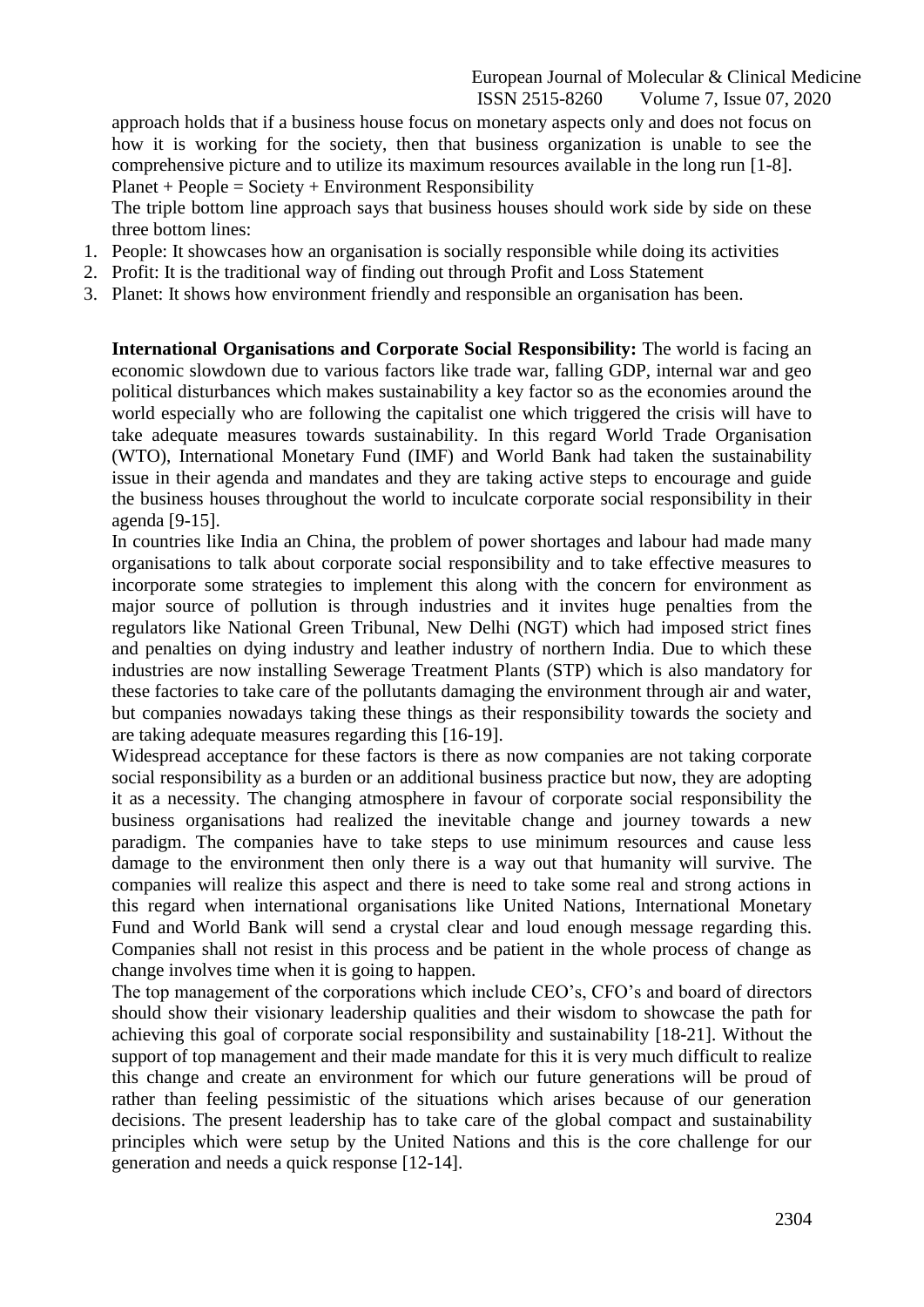# **2. REVIEW OF LITERATURE**

Tyler *et al* (2003) emphasized on a group value model of proceeding with the fair and rational model of authority which implied that employees working in concerns nowadays measure their self-worth with the status and social achievements of their organisation. So, it is clearly identified that employees want to work with those organisations with whom they feel like it is prestigious for them and the identity of that corporate house will improve their self-worth. The research focused on developing different models for engagement of employees, defining the trends in fair in terms of the psychology of people and brief discussion about the future assessment of the findings for procedural fair research

Robins (2005) explored that the main issue in CSR practices is that the corporate sector will play a vital role for the society apart from its core function like maintaining sales figure and profit motive. The business houses shall take action for societal and environmental upgradation and to reach beyond their profit figures approach for the upliftment of the society to increase the standard of living of the needy [8-13].

Santos *et al* (2008) conducted a research for small and medium sized enterprises within the territory of Europe to understand the strategies to be built for CSR for each level of the economy, factors motivation including the reassumed benefits and to briefly led down strategies to overcome the obstacles in conducting CSR activities. The research was conducted through a structured questionnaire with table based analysis to the small and medium sized enterprises as large sample which are based in Portugal. The major finding indicated that CSR takes place as non-structured and informal place in the small and medium sized enterprises implemented it to daily management. The outcome emphasis on the adoption of reasonable, efficient and simple ways which are having specific outcomes while location CSR as a link between the entrepreneurship and management of the business.

Farooq *et al* (2014) explored from a sample of 378 employees that the employee's knowledge sharing behaviour and organisational identification is directly related with the activities done for the employees under the corporate social responsibility of the company. It was also found in the study that the corporate social responsibility activities for the community being done by the company is having a high influence on the employees of that company.

## *Strategies to strength the CSR in organizations –*

## *Corporate Social Responsibility (CSR) and Triple Bottom Line Approach*

Earlier lot of business houses did not take seriously the aspect of corporate social responsibility or are least concerned about the environment which is commonly known as green washing. Consumers nowadays are more aware and educated about the upcoming and vital social issues like green-marketing, global warming, unethical labour practices. They are now seeking policies from the business houses that will benefit the society rather than the bottom-line part (Profit) of the business. If a business house will not practice the corporate social responsibility the aware consumers will take their money and invest in a business product that does this practice. To understand the importance of corporate social responsibility we have to dive deeper into the aspects that why corporate social responsibility is so important and matter a lot, what is its significance in business matters today and then few examples will be shared how a business houses are implementing the corporate social responsibility effectively [3-7].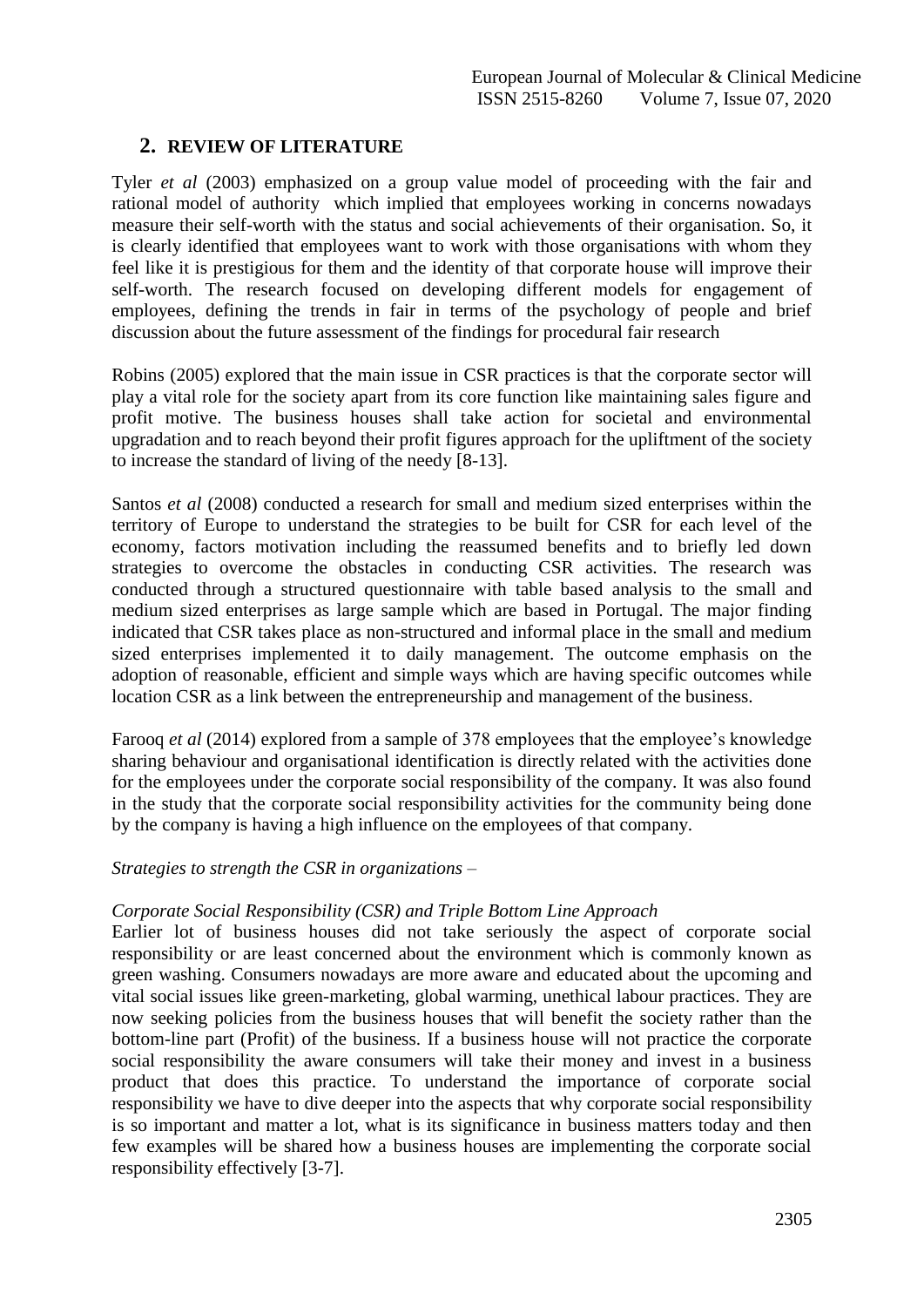The world is dynamic today, this thing is visible in front of your eyes and it depends on how actively one participates in the changing world activities or just following the flow of change, these changes affect all of us. This statement is true in the business world also as well where there is shortage of resources, power outcomes and problems with the labour which leads to a conclusion that companies nowadays have to take extra measures and precautions so that it can sustain for a longer period of time in present changing scenario [11, 14-19].

Today when someone is looking onto the worldwide picture, it is having maximum economic gloom and forecasting techniques are getting fail as world is changing at a higher pace and situation is becoming worse day by day. In this case, it is no longer called a truth that corporate social responsibility and sustainability are just slogans or the gears that company use in their leisure time. Despite these two things became the paradigms in their own field that must be followed by the companies so as business can sustain for a longer period of time and it will meet the environmental goals also related to sustainability, so they have to shift to a new paradigm.

We have to focus on a very key aspect that today there is utmost need that the corporate attitude will change as per the changing times and hence we have to cut throat the excessive usage of environmental resources which result in unbalancing the environment and this type of approach of a company should be checked upon by strict environmental laws. In this regard nowadays various strategies were being adopted by the corporate houses regarding the corporate social responsibility of their business towards the society and other stakeholders.

United Nations has done a commendable effort regarding this and has established certain set of principles through several corporations made by it around the whole world and it is also represented as a global compact. This global compact governs some set principles that make the companies follow their social responsibility and make them participate in business practices which leads to sustainability. Global compact and the development goals which are set by the united nations the business houses around the world had lucrative incentives to keep them engage in creating a new world rather a better world.

### *CSR Impacts Business*

It was highly held in the past years that business organisations should focus only on the bottom line, but few years ago there was a change in the thinking. Most of the people who are doing online shopping are of the view that they are ready to pay in addition for those products or services sold by companies who are regarded as socially and environment friendly, According to a 2015 survey of Nielson. That survey also identifies this thing that consumer goods brand who are having commitment towards sustainability are regarded as better than those who are not doing efforts for this.

## *CSR and Employees Retention*

The perception of the internal stakeholder is stated as crucial role for the organizational growth and success. Lee *et al* (2018) examines the behaviour of employees in the context of CSR activities performed by the organization. The result showed organization inputs in terms of CSR activities enhance the increased ERG need of the employees as its lead to positive impact on the job satisfaction of employees and enhance in retaining the best employees through the ERG needs.

The business in case if not paying attention to corporate social responsibility strategies, it will loose the socially conscious employees, it also shows an impact on business capability to invite top talent and affects its personnel job satisfaction level. The workers who are coming with the new strategies from next generation are very much clear about the importance of corporate social responsibility which also affects the retention rates. Workers with quality talent nowadays want to work with that company who is transparent in its actions with a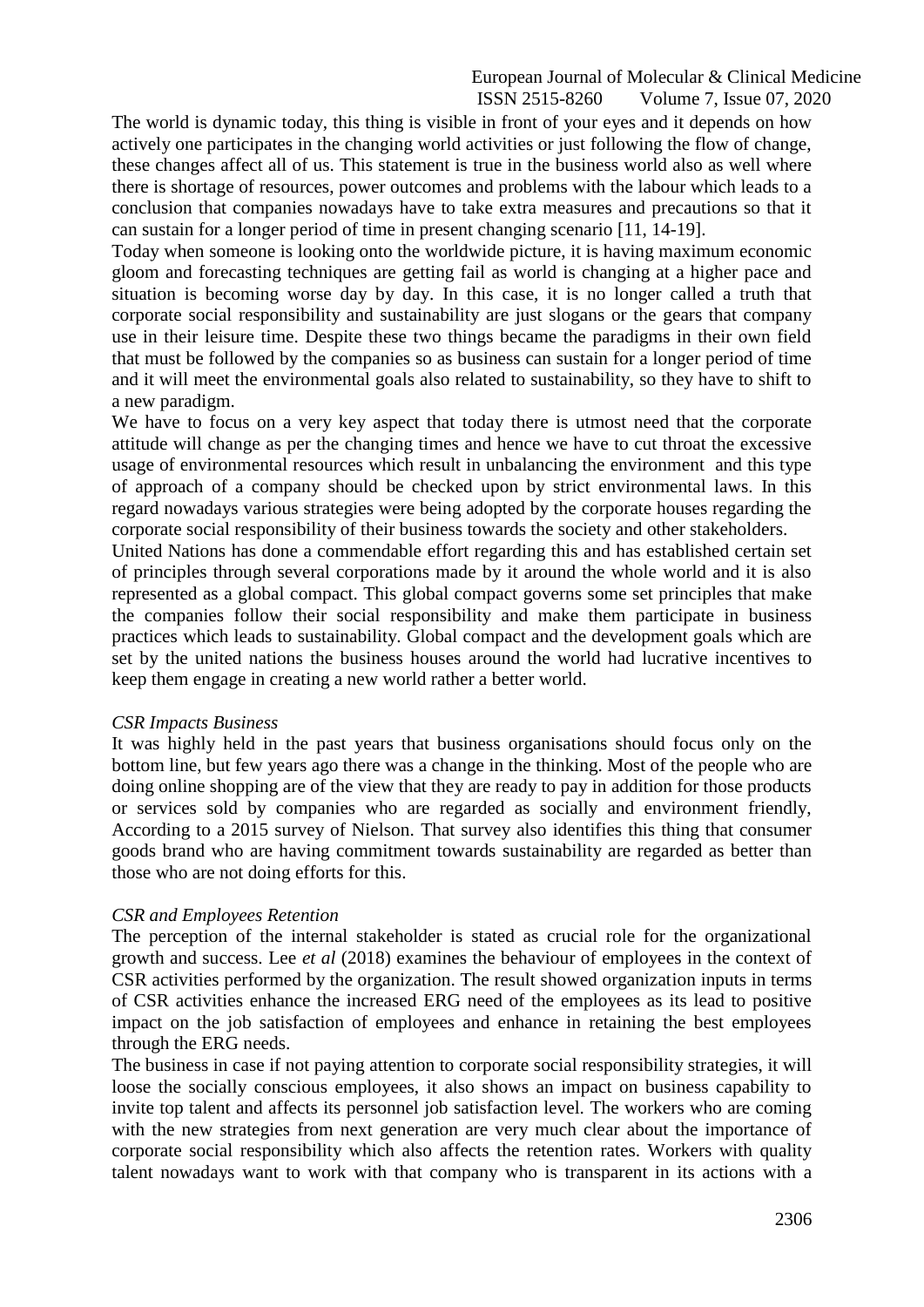mission of doing good, while also working for generating profits. The businesses who are not making a priority for corporate social responsibility are now losing their top talented workforce to those companies which are doing these things.

On the other hand, business houses that are governing good corporate social responsibility exercises and plans they are having satisfied and happy workforce. As employees are having this thing in their mind that they are working under the leadership of a socially conscious employer which in turn gave them a sense of purposeful employment.

## *Corporate Social Responsibility and Social Media*

Golob *et al* (2013) studied about the relationship among the organization and its internal environment to estimate the success of the organization by social media in promotion of CSR and effectiveness of the adopted sources in terms of CSR agenda and expectation of the stakeholder to ultimately develop and enhance corporate legitimacy. The finding reveals that the communication done by social media is effective and can be considered as marketing tool to share the details of CSR to outside environment.

The social media nowadays is having a high impact in selling the product and services and also builds the brand image of the company. It also lays emphasis on importance of corporate social responsibility. Companies which are of a view that they will do unethical business practices and cannot be caught they are now having a fear of social media as everything is now exposed through it as majority of the people associated with that project are technology driven and it just need only one whistle blower to blow up the cover of such companies who are doing unethical business practices. Its impact can be judged only from this thing that the reputation of a big corporate joint can also be damaged in few hours only as it is spreading like fire in the forest. On the other hand, Social media is also an effective tool to highlight the company's performance in the area of corporate social responsibility and what it has done to achieve this with its successful strategies which in turn lead to increased sales and create a larger base of customers for the company and is a free publicity of positive nature.

### *Corporate Social Responsibility Strategies Adopted by Companies for Better Performance*

Here is list of companies who are implementing successful corporate social responsibility strategies and fetching a good profit figure and reputation among the consumers.

1. Ben & Jerry's: It is a Vermont-based brand and is well-known for their effective strategies in relation to corporate social responsibility. This company adopts its corporate social responsibility way back from 1980s. It uses only ingredients which are of extreme good quality and also took effective measures for a development of dairy farms under sustainable in Vermont. This way it shows it priorities towards the environment and by donating charities to various NGO's and movements it showcases its concern for the society.

2. Ford Motor Private Limited: Ford is a car manufacturing company and is having its plant in Chennai, Tamilnadu and Sanand, Gujarat it has invested more than 2Bn US Dollars and is having its commitment for sustainable and profitable business in India. It is showcasing its CSR activities in the following areas:

- a) Relief Fund (2015-16)
- b) Clean and Healthy Environment (2015-16)
- c) Women Empowerment (2015-16)
- d) Promoting Education (2015-2016)

3. Britannia Industries Limited: Britannia is into edible oil sector and making various products like biscuits and others of this category. They had setup a Britannia Nutrition Foundation which is focusing its concern on the major chunk of population of India those are children only and making efforts that problem of malnutrition can be curbed upon. They are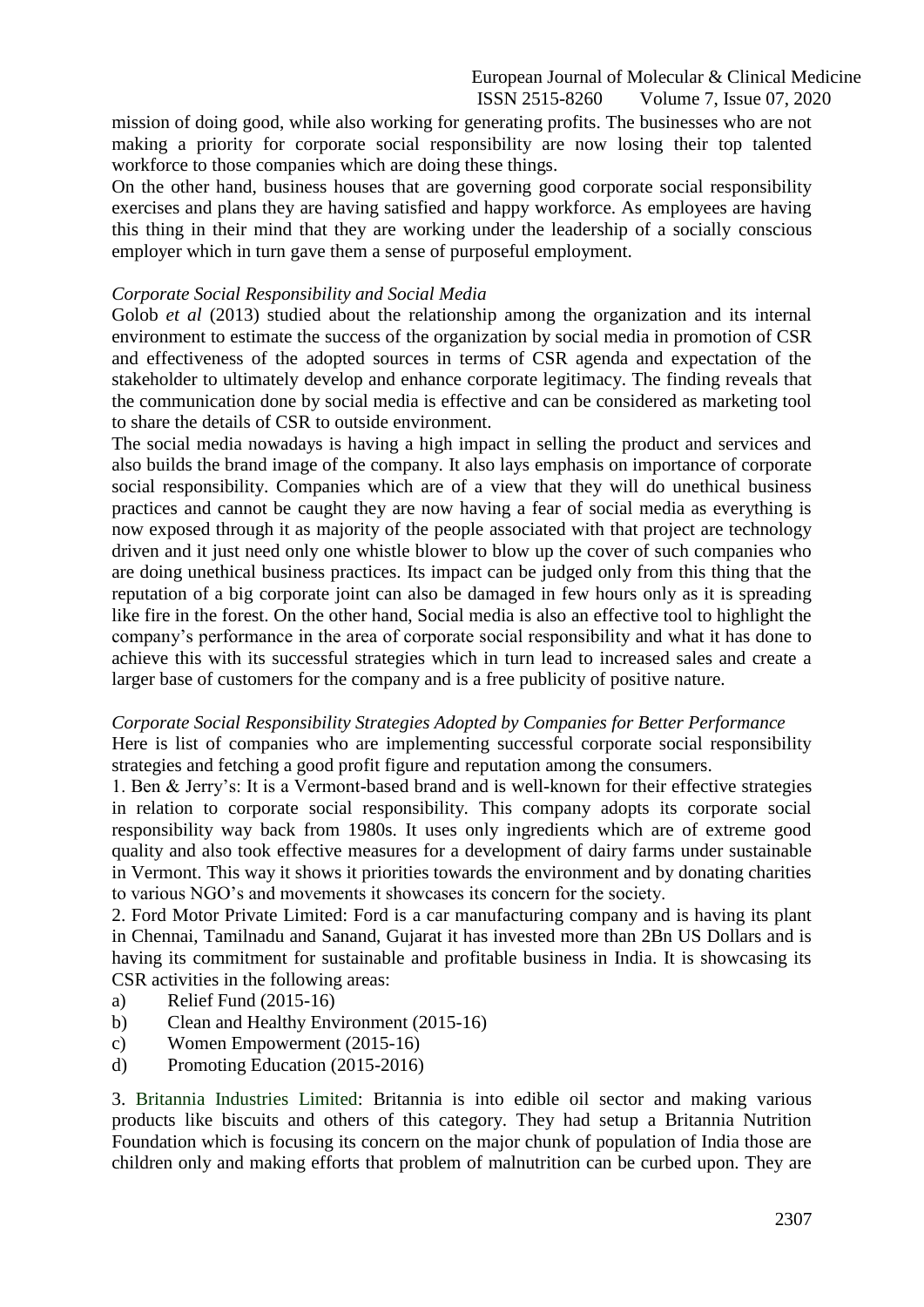of the belief that this disease which is malnutrition can be eradicated with partnership with diverse people and organisations and in turn help in their mission to safeguard every child's right for development and growth.

## *Top spenders and gainers*

Now, it's the time to get into some picture of those companies which are spending high in the corporate social responsibility activities and among these on the top are those who are in energy and power sector. They are the overall leaders in spending money on corporate social responsibility activities in India which is followed back by financial and banking services industry. The media and entertainment industry are still a laggard as per the KPMG reports shown. The graphic presentation (Table 1.1)on performance of companies in CSR initiatives undertaken





## Table 1.1

Majority of the corporate social responsibility initiatives spending is skewed towards the healthcare and education sector. These two sectors jointly received Rs 3893 Crore under the CSR spending by companies which is 50% of the total CSR spending by these companies. In addition 60% of the projects undertaken by large enterprises are also belonging to these two sectors only. After these two sectors rural and environment related projects are the attraction for the corporate social responsibility initiatives spending by these big companies.

The next graphical presentation (Table 1.2) will reveal the sector wise presentation of the CSR Spending by Indian Companies on various sectors: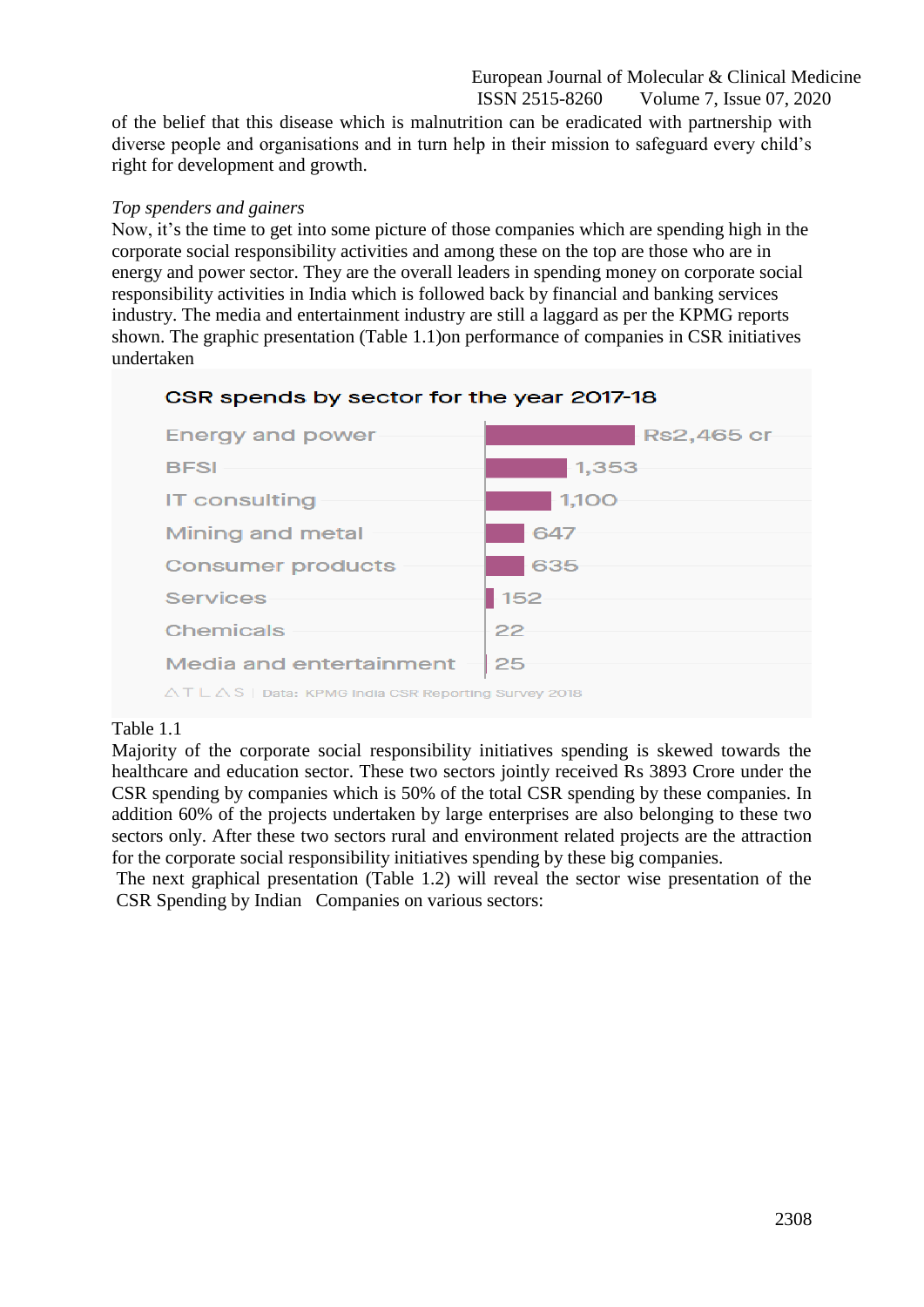

### Table 1.2

The money spend on these CSR initiatives was increasing year by year but by March Ending 2018 there was a decline in the implementations of these projects.

1517 projects were undertaken and commissioned in 2018 which is less than 2017 project which are projecting a figure of 1897 worked upon in that year.

## **Highlights of KPMG Report**

**Spending:** In 2018, the average money spent on corporate social responsibility activities was nearly Rs 81 Crore which 9% more than the average money spending in 2016. Maximum amount invested in a project in 2018 was Rs 703 crore in comparison to Rs 593 Crore invested in 2016.

**Companies Listed**: The companies who have to spending 2% on corporate social responsibility and are not spending it had also been reduced to 33 in comparison to 52 in 2014.

**Innovative Ideas**: Companies are now using innovative ideas to invest in corporate social responsibility projects and the companies which were surveyed out of that 84 implemented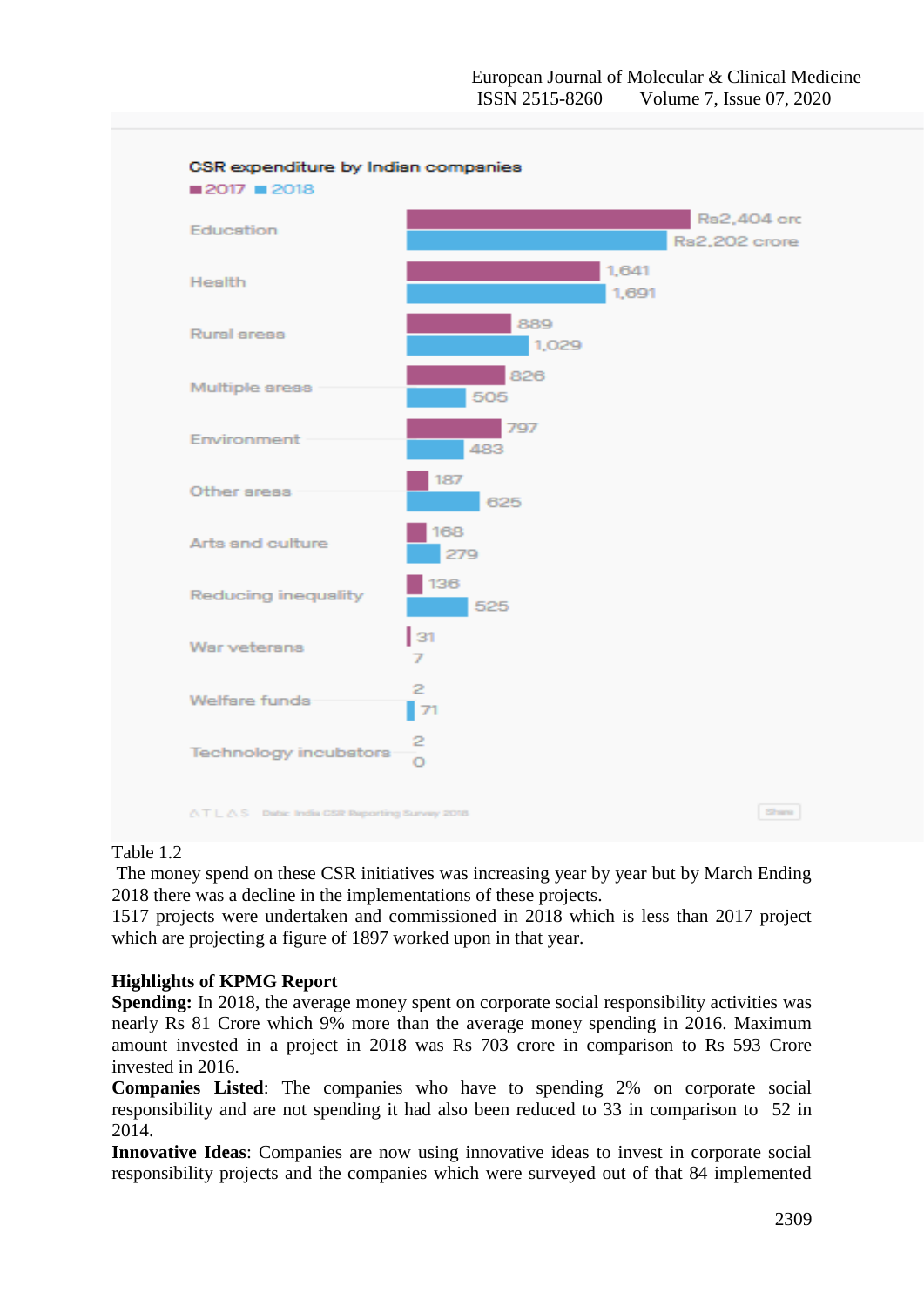their corporate social responsibility projects through direct implementation by their own foundations and partners.

**Transparency:** Transparency was a major constraint in implementing these strategies and projects out of 100 companies surveyed the transparency level is near to 99% in comparison to 55% in 2014-2015. The report has disclosed that companies are having their own standalone CSR committees.

# **3. CONCLUSION:**

People nowadays want to do transaction with that business house only with which they can build a trust. This makes the business houses to build a creditability report through their effective sustainability and corporate social responsibility initiatives that the business house has taken. To sustain a longer and healthy competition in today's market place, which is growing like anything at a rapid speed a business house has to retain its top talent and keep on doing work in the area of corporate social responsibility for better relations with society.

Companies need to understand the need of CSR as for betterment and growth of the society and enhancing the goodwill as well. A high amount of trust and unity will be built by creation a brand image in the society beginning from the internal employees to the external stakeholders to run the business for longer period of time.

## **REFERENCES**

- [1] Farooq, M., Farooq, O., & Jasimuddin, S. M. (2014). Employees response to corporate social responsibility: Exploring the role of employees' collectivist orientation. European Management Journal, 32(6), 916-927.
- [2] Golob, U., Elving, W. J., Nielsen, A. E., Thomsen, C., Schultz, F., Podnar, K., & Colleoni, E. (2013). CSR communication strategies for organizational legitimacy in social media. Corporate Communications: an international journal.
- [3] Lee, L., & Chen, L. F. (2018). Boosting employee retention through CSR: A configurational analysis. Corporate Social Responsibility and Environmental Management, 25(5), 948-960.
- [4] Robins, F. (2005). Why corporate social responsibility should be popularised but not imposed, conference paper.
- [5] Santos, M. (2011). CSR in SMEs: strategies, practices, motivations and obstacles. Social Responsibility Journal.
- [6] Tyler, T. R., and Blader, S. L. (2003). The Group Engagement Model: Procedural Justice, Social Identity, and Cooperative Behaviour. Personality and Social Psychology Review, 7: 349– 361.
- [7] Prado‐Lorenzo, J. M., Gallego‐Alvarez, I., & Garcia‐Sanchez, I. M. (2009). Stakeholder engagement and corporate social responsibility reporting: the ownership structure effect. Corporate Social Responsibility and Environmental Management, 16(2), 94-107.
- [8] Matten, D., & Moon, J. (2008). "Implicit" and "explicit" CSR: A conceptual framework for a comparative understanding of corporate social responsibility. Academy of management Review, 33(2), 404-424.
- [9] Chahal, H., & Sharma, R. D. (2006). Implications of corporate social responsibility on marketing performance: A conceptual framework. Journal of Services Research, 6(1).
- [10] Kumar, V., Mukerji, B., Butt, I., & Persaud, A. (2007). Factors for successful egovernment adoption: A conceptual framework. Electronic Journal of Egovernment, 5(1).